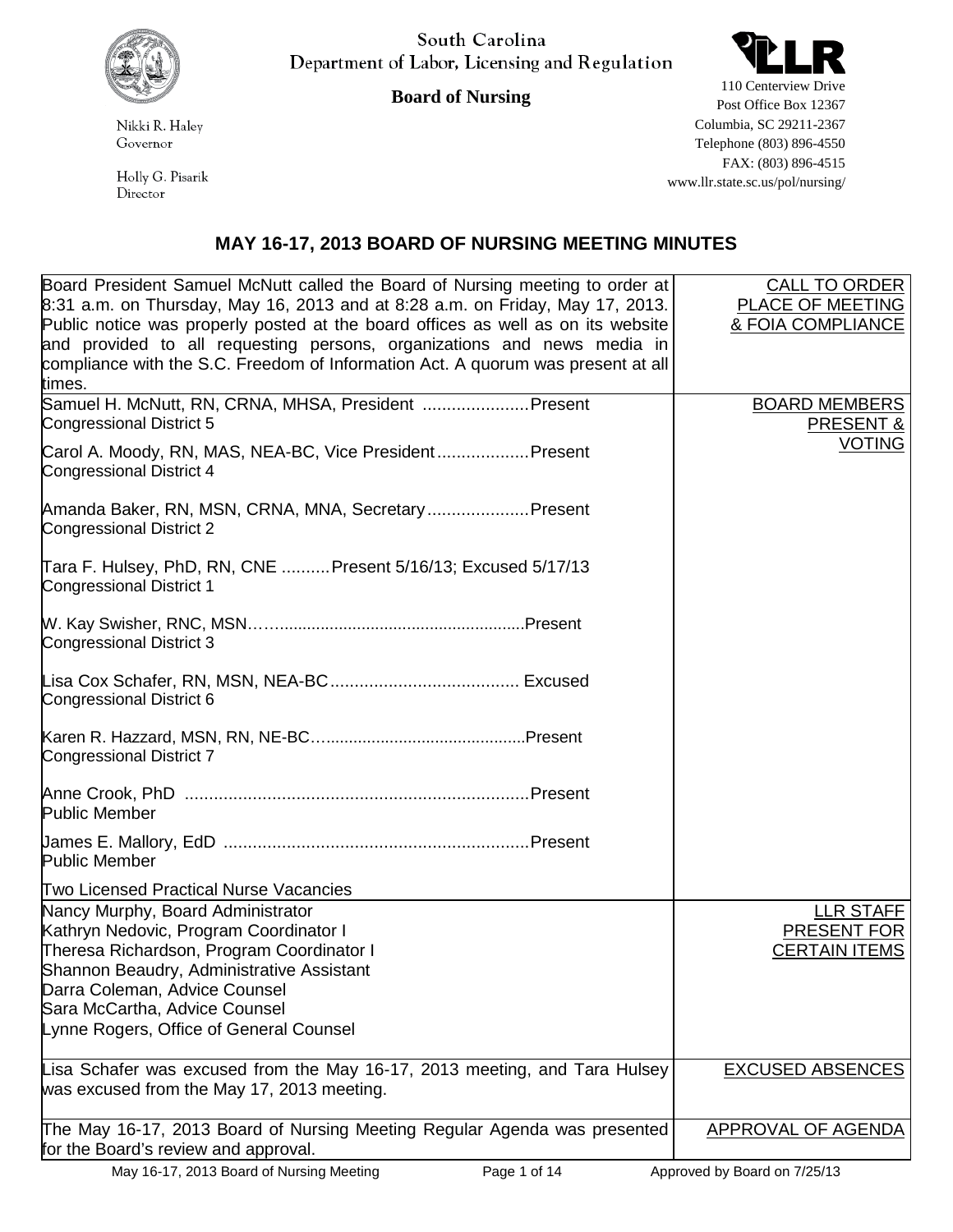| carried unanimously. | A motion was made by Amanda Baker to amend the agenda by deferring the<br>Complaint Process/FOIA and Proposed Advisory Opinion – Clarification of Private<br>Reprimand Disclosure items. Tara Hulsey seconded the motion. The motion | <b>MOTION</b>                               |
|----------------------|--------------------------------------------------------------------------------------------------------------------------------------------------------------------------------------------------------------------------------------|---------------------------------------------|
|                      | The Consent Agenda for the May 16-17, 2013 Board of Nursing Meeting was<br>presented for the Board's review and approval/acceptance as information.                                                                                  | <b>APPROVAL OF CONSENT</b><br><b>AGENDA</b> |
|                      | a) For Information: NCLEX RN and PN Summary Statistics<br>for January 1 through March 31, 2013                                                                                                                                       |                                             |
|                      | b) For Acceptance: January 10, 2013 Nursing Practice and<br><b>Standards Committee Meeting Minutes</b>                                                                                                                               |                                             |
|                      | c) For Acceptance: February 19, 2013 Advisory Committee<br>on Nursing Meeting Minutes                                                                                                                                                |                                             |
|                      | d) For Information: NCSBN Morning Briefing March 12,<br>2013                                                                                                                                                                         |                                             |
|                      | e) For Information: Baccalaureate Education in Nursing<br>and Patient Outcomes                                                                                                                                                       |                                             |
| f)                   | For Information: NCSBN Consensus Model for APRN<br>Regulation: Licensure, Accreditation, Certification and<br>Education                                                                                                              |                                             |
|                      | g) For Information: APRN Consensus Model Frequently<br><b>Asked Questions</b>                                                                                                                                                        |                                             |
|                      | h) For Information: National Governors Association - The<br>Role of Nurse Practitioners in Meeting Increasing<br>Demand for Primary Care                                                                                             |                                             |
| i)                   | For Information: NCSBN Morning Briefing April 4, 2013                                                                                                                                                                                |                                             |
| j)                   | Charleston Southern University -<br>For Acceptance:<br>Notification of Nursing Division Organizational Change                                                                                                                        |                                             |
| K)                   | For Information: VA Letter to State Executive Directors                                                                                                                                                                              |                                             |
| I)                   | For Information: NCSBN Morning Briefing April 9, 2013                                                                                                                                                                                |                                             |
|                      | NCSBN Comparison of Military<br>m) For Information:<br>Curricula with Standard LPN/ VN Curriculum                                                                                                                                    |                                             |
|                      | n) For Information: Budget (on table)                                                                                                                                                                                                |                                             |
|                      | A motion was made by Kay Swisher to approve the Consent Agenda as<br>presented. Tara Hulsey seconded the motion. The motion carried unanimously.                                                                                     | <b>MOTION</b>                               |
|                      | The March 28-29, 2013 and April 2, 2013 Board Meeting minutes were presented<br>for the Board's review and approval.                                                                                                                 | <b>APPROVAL OF MINUTES</b>                  |
|                      | A motion was made by James Mallory to approve the March 28-29, 2013 and April<br>2, 2013 meeting minutes as presented. Karen Hazzard seconded the motion. The<br>motion carried unanimously.                                         | <b>MOTION</b>                               |
|                      |                                                                                                                                                                                                                                      |                                             |

 $\Gamma$ 

٦

Т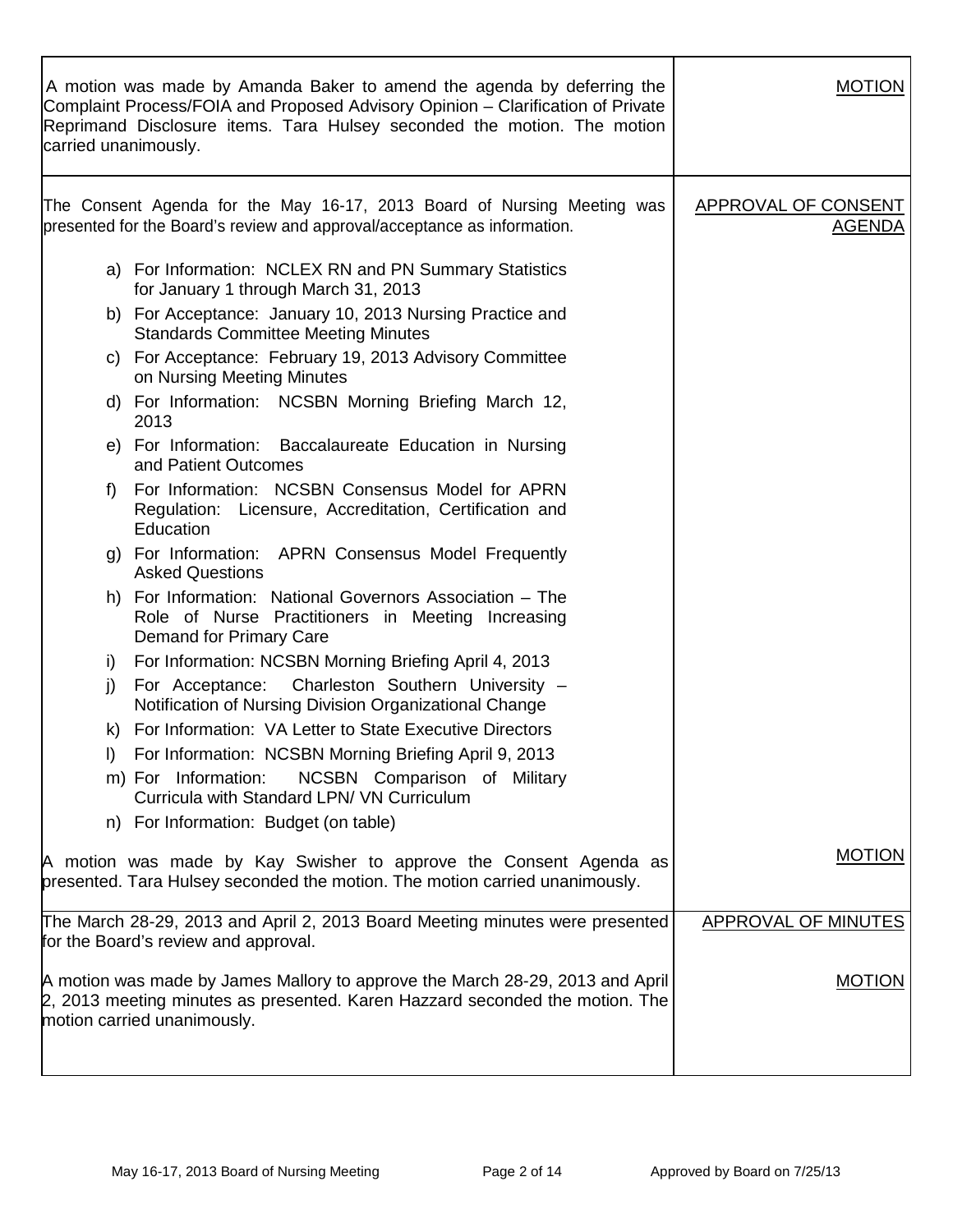| Mark Sanders, Chief Investigator for the Office of Investigations and Enforcement<br>(OIE) presented the Investigative Review Committee (IRC) Report with<br>recommendations from its meetings held since the March 2013 Board meeting.<br>The Disciplinary Sanctions Guidelines Matrix is used by the IRC in making these<br>recommendations.                                                                                                                                                                                                                     | OFFICE OF<br><b>INVESTIGATON AND</b><br><b>ENFORCEMENT (OIE)</b><br><b>INVESTIGATIVE REVIEW</b><br><b>COMMITTEE (IRC)</b><br><b>REPORT</b> |
|--------------------------------------------------------------------------------------------------------------------------------------------------------------------------------------------------------------------------------------------------------------------------------------------------------------------------------------------------------------------------------------------------------------------------------------------------------------------------------------------------------------------------------------------------------------------|--------------------------------------------------------------------------------------------------------------------------------------------|
| A motion was made by Amanda Baker to approve 22 cases for Dismissal as<br>recommended by the Investigative Review Committee (IRC). Tara Hulsey<br>seconded the motion. The motion carried unanimously.                                                                                                                                                                                                                                                                                                                                                             | <b>MOTION</b>                                                                                                                              |
| A motion was made by Carol Moody to approve 67 cases for Formal Complaint as<br>recommended by the Investigative Review Committee (IRC). Tara Hulsey<br>seconded the motion. The motion carried unanimously.                                                                                                                                                                                                                                                                                                                                                       | <b>MOTION</b>                                                                                                                              |
| A motion was made by Tara Hulsey to approve four cases for dismissal with a<br>Letter of Caution as recommended by the Investigative Review Committee (IRC).<br>Carol Moody seconded the motion. The motion carried unanimously.                                                                                                                                                                                                                                                                                                                                   | <b>MOTION</b>                                                                                                                              |
| Mr. Sanders also presented the OIE Statistical Report for the first quarter for the<br>Board's information.                                                                                                                                                                                                                                                                                                                                                                                                                                                        |                                                                                                                                            |
| At its April 16, 2013 meeting, the Advisory Committee on Nursing (ACON) voted to<br>recommend that the Board approve the SC Deans and Directors of Nursing<br>Education<br>recommendations<br>presented<br>added<br>clarifying<br>as<br>to<br>be<br>information/letters of support (Regulation 91-5.A.2. (g)) when submitted as part of<br>the current feasibility study requirements for proposed nursing education<br>programs. A draft policy based on the SC Deans and Directors of Nursing<br>Education recommendations was presented for the Board's review. | <b>INITIAL APPROVAL</b><br><b>NURSING PROGRAM</b><br><b>PROCESS</b>                                                                        |
| Nancy Duffy, SC Deans and Directors of Nursing Education appeared before the<br>Board to respond to questions regarding the recommendations.                                                                                                                                                                                                                                                                                                                                                                                                                       |                                                                                                                                            |
| Discussion included but was not limited to clarifying requirements regarding letters<br>of support and addressing the issue of clinical site availability.                                                                                                                                                                                                                                                                                                                                                                                                         |                                                                                                                                            |
| A motion was made by Tara Hulsey to approve the recommendations and policy<br>as presented to be utilized for the feasibility study. Kay Swisher seconded the<br>motion. The motion carried unanimously.                                                                                                                                                                                                                                                                                                                                                           | <b>MOTION</b>                                                                                                                              |
| At its February 19, 2013 meeting, the ACON recommended the Board approve<br>Nancy Duffy for the second BSN Educator position on the committee.                                                                                                                                                                                                                                                                                                                                                                                                                     | <b>COMMITTEE MEMBER</b><br>NOMINATIONS-<br><b>ADVISORY COMMITTEE</b>                                                                       |
| The nomination form was provided for the Board's review. Nancy Duffy appeared<br>before the Board to respond to questions.                                                                                                                                                                                                                                                                                                                                                                                                                                         | ON NURSING                                                                                                                                 |
| A motion was made by Anne Crook to accept Nancy Duffy's nomination to ACON<br>for the second BSN Educator position. Tara Hulsey seconded the motion. The<br>motion carried unanimously.                                                                                                                                                                                                                                                                                                                                                                            | <b>MOTION</b>                                                                                                                              |
| At its March 27, 2008 meeting, the Board of Nursing voted to continue full<br>approval for the ECPI University practical nursing program for 5 years (based on<br>the January 29, 2008 survey report).                                                                                                                                                                                                                                                                                                                                                             | <b>ECPI UNIVERSITY</b>                                                                                                                     |
| The ECPI University practical nursing program site survey regarding continuing<br>full approval status was conducted on March 7, 2013. The site survey report was<br>May 16-17, 2013 Board of Nursing Meeting<br>Page 3 of 14                                                                                                                                                                                                                                                                                                                                      | Approved by Board on 7/25/13                                                                                                               |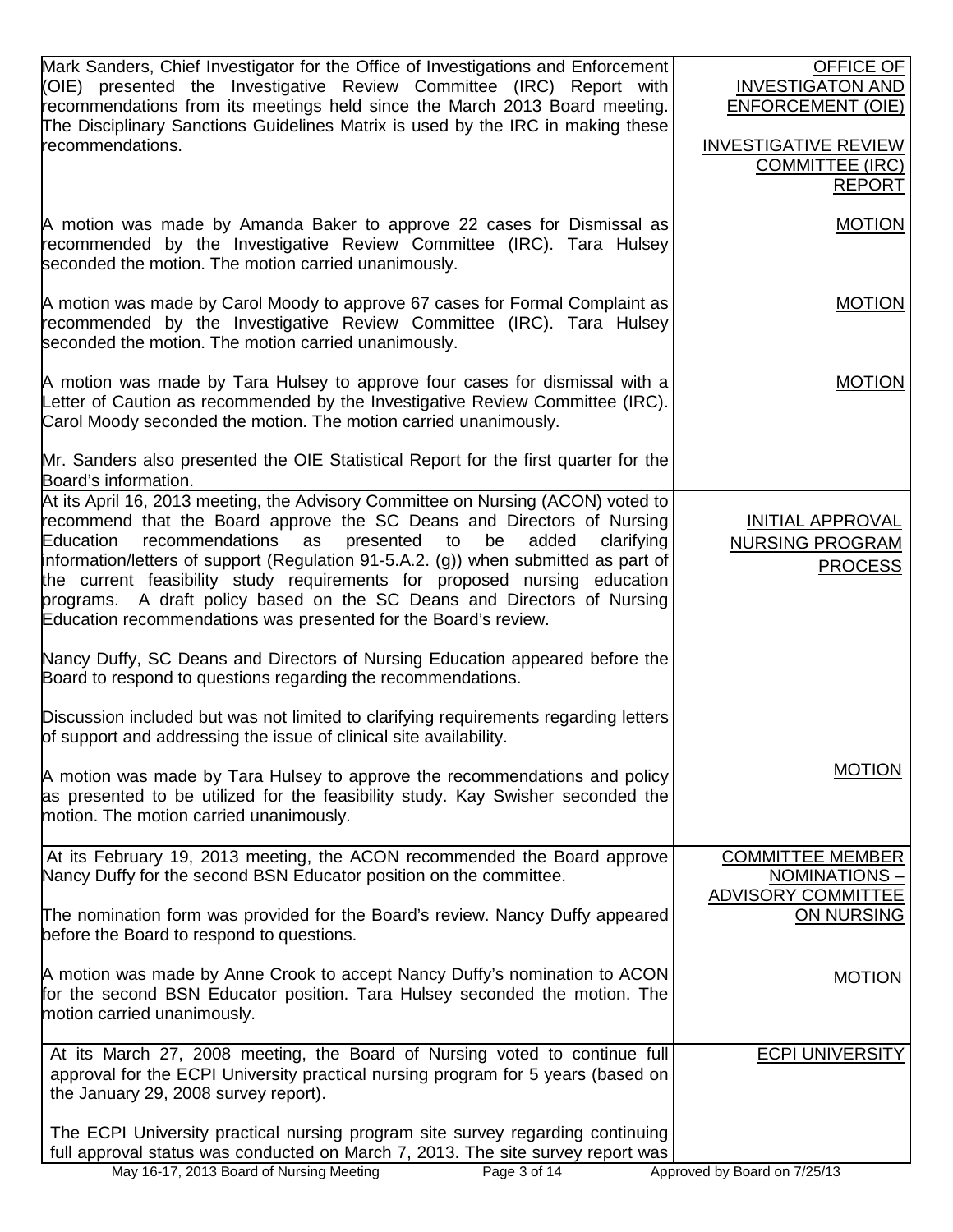| provided to the Board for review, as well as ECPI University's site survey report<br>response materials.                                                                                                                                                                                                                                                                                                                                                                                                                                                                                                                                                          |                                                                                           |
|-------------------------------------------------------------------------------------------------------------------------------------------------------------------------------------------------------------------------------------------------------------------------------------------------------------------------------------------------------------------------------------------------------------------------------------------------------------------------------------------------------------------------------------------------------------------------------------------------------------------------------------------------------------------|-------------------------------------------------------------------------------------------|
| Lee Carroll, Acting Director of Nursing, ECPI University appeared before the<br>Board to respond to questions.                                                                                                                                                                                                                                                                                                                                                                                                                                                                                                                                                    |                                                                                           |
| Discussion included but was not limited to NCLEX review tools, number of<br>graduates per year, job placement rates, students learning charting formats,<br>requirements to enter the program and factors contributing to students not<br>completing the program.                                                                                                                                                                                                                                                                                                                                                                                                 |                                                                                           |
| A motion was made by Anne Crook to provide ongoing approval to the ECPI<br>University practical nursing program for a 5 year period with the understanding<br>that a number of benchmarks have not been met and that this will show on<br>NCLEX scores if these do not improve. Amanda Baker seconded the motion. The<br>motion carried unanimously.                                                                                                                                                                                                                                                                                                              | <b>MOTION</b>                                                                             |
| Denmark Technical College - LPN<br>Carolyn McGay, Vice President of Academic Affairs and Cathryn Truitt, Dean of<br>Nursing, Denmark Technical College (DTC) appeared before the Board to discuss<br>their NCLEX deficiency. The report submitted by DTC in response to the<br>deficiency was provided for the Board's review.                                                                                                                                                                                                                                                                                                                                    | <b>RESPONSE TO CITATION</b><br><b>FOR 2012 NCLEX</b><br>PASSING RATE<br><b>DEFICIENCY</b> |
| Discussion included but was not limited to Denmark Technical College's action<br>plan to improve performance, changes in curriculum to match the NCLEX-PN<br>exam, remediation practices, NCLEX review tools and projected upcoming NCLEX<br>scores.                                                                                                                                                                                                                                                                                                                                                                                                              |                                                                                           |
| A motion was made by Anne Crook to accept Denmark Technical College's report.<br>Carol Moody seconded the motion. The motion carried unanimously.                                                                                                                                                                                                                                                                                                                                                                                                                                                                                                                 | <b>MOTION</b>                                                                             |
| Newberry College - BSN<br>Betsy McDowell, Chair of Nursing, Newberry College appeared before the Board<br>to discuss their NCLEX deficiency. The report submitted by Newberry College in<br>response to the deficiency was provided to the Board.                                                                                                                                                                                                                                                                                                                                                                                                                 |                                                                                           |
| Discussion included but was not limited to number of graduates, number of<br>students who have taken the NCLEX, student athletics factoring into NCLEX pass<br>rates, NCLEX review tools, admission criteria, clinical sites and remediation.                                                                                                                                                                                                                                                                                                                                                                                                                     |                                                                                           |
| A motion was made by Carol Moody to go into executive session for the purpose<br>of receiving legal counsel. Kay Swisher seconded the motion. The motion carried<br>unanimously.                                                                                                                                                                                                                                                                                                                                                                                                                                                                                  | <b>MOTION</b>                                                                             |
| A motion was made by Carol Moody to leave executive session. Kay Swisher<br>seconded the motion. The motion carried unanimously. No official actions were<br>taken during executive session.                                                                                                                                                                                                                                                                                                                                                                                                                                                                      | <b>MOTION</b>                                                                             |
| A motion was made by Amanda Baker to accept Newberry College's action plan<br>with the following recommendations and a request for the school to return to the<br>Board in September: strengthen the admission criteria, consider raising the<br>required GPA to 2.9, use a nationally normed nursing admissions test, require<br>complete integration with ATI, require achievement of the ATI national minimum<br>standard, a strong recommendation to place in the student handbook that<br>extracurricular activities should be limited to avoid distraction from nursing<br>obligations, and in order to ensure that the nursing program has the appropriate | <b>MOTION</b>                                                                             |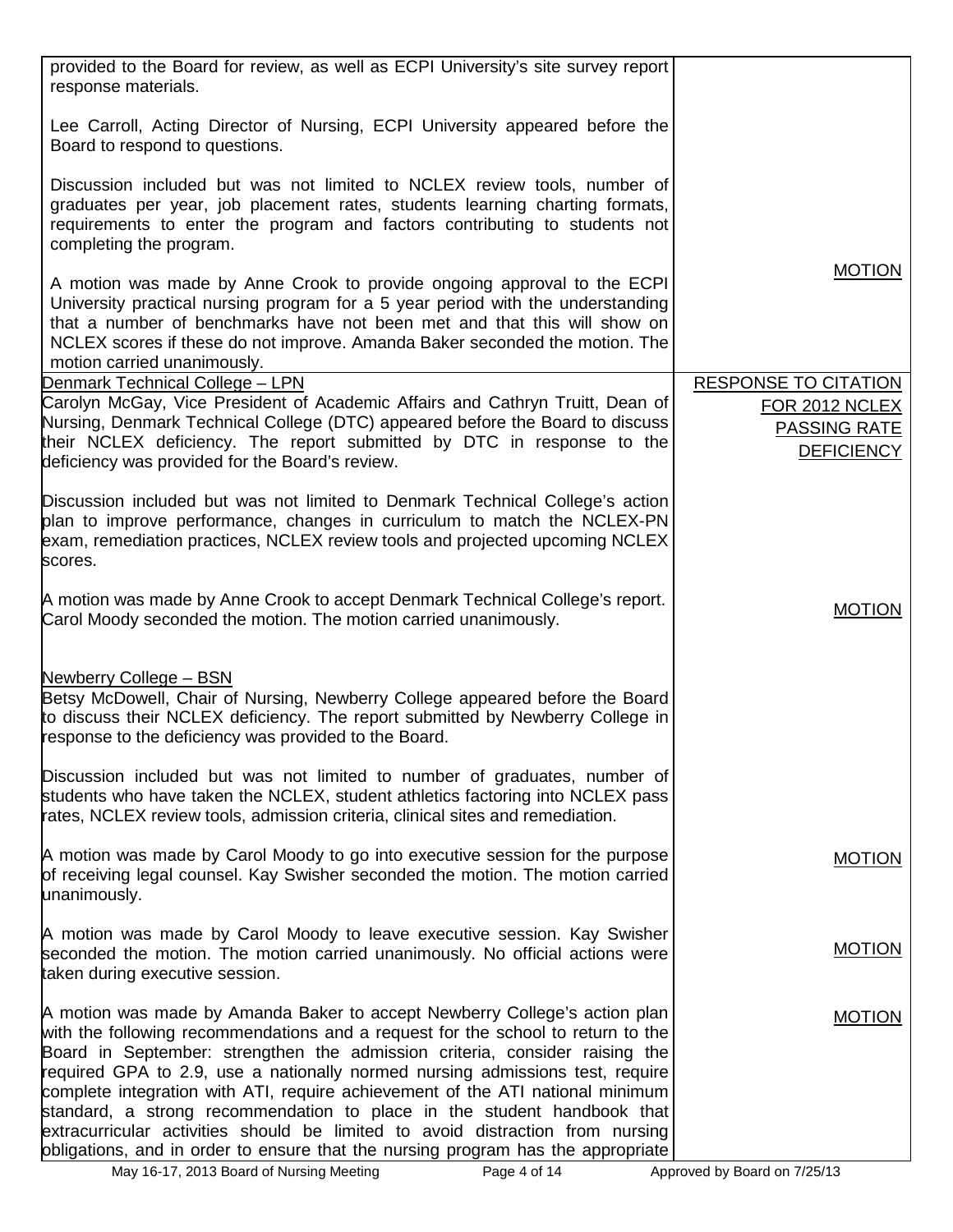| support, the president or the vice-president of Newberry College is invited to<br>accompany the school to the September Board meeting. Carol Moody seconded<br>the motion. The motion carried unanimously.                                                                                                                                                                                                                                                                                |                                                                                                                                                                 |
|-------------------------------------------------------------------------------------------------------------------------------------------------------------------------------------------------------------------------------------------------------------------------------------------------------------------------------------------------------------------------------------------------------------------------------------------------------------------------------------------|-----------------------------------------------------------------------------------------------------------------------------------------------------------------|
| <b>South Carolina State University - BSN</b><br>Cynthia Warrick, Interim President and Stanley Harris, Interim Chair, Department<br>of Nursing, South Carolina State University (SCSU) appeared before the Board to<br>discuss their NCLEX deficiency. The report submitted by SCSU in response to the<br>deficiency was provided to the Board.                                                                                                                                           |                                                                                                                                                                 |
| Discussion included but was not limited to student ATI scores, NCLEX predictor<br>exam results, NCLEX review tools, remediation measures taken for high-risk<br>students and number of students progressing in the program.                                                                                                                                                                                                                                                               |                                                                                                                                                                 |
| A motion was made by Tara Hulsey to accept South Carolina State University's<br>report. South Carolina State University is to return to the Board in September.<br>Carol Moody seconded the motion. The motion carried unanimously.                                                                                                                                                                                                                                                       | <b>MOTION</b>                                                                                                                                                   |
| University of South Carolina Beaufort - BSN<br>Rose Kearney-Nunnery, Nursing Department Chair, University of South Carolina<br>Beaufort (USCB) appeared before the Board to discuss their NCLEX deficiency.<br>The report submitted by USCB in response to the deficiency was provided to the<br>Board.                                                                                                                                                                                   |                                                                                                                                                                 |
| Discussion included but was not limited to pre-admission tests, additional required<br>courses, changes to faculty, number of students who failed, projected performance<br>on upcoming NCLEX exams and NCLEX review tools.                                                                                                                                                                                                                                                               |                                                                                                                                                                 |
| A motion was made by Tara Hulsey to accept the University of South Carolina<br>Beaufort's report. USC Beaufort is to return to the Board in November. Carol<br>Moody seconded the motion. The motion carried unanimously.                                                                                                                                                                                                                                                                 | <b>MOTION</b>                                                                                                                                                   |
| At its April 16, 2013 meeting, the Advisory Committee on Nursing (ACON) voted to<br>forward the ITT Technical Institute Charleston Current Feasibility Study for<br>Establishing a Proposed Associate Degree Registered Nursing Program to the<br>Board for consideration and requested additional documentation be included<br>clarifying/strengthening areas regarding the following:                                                                                                   | ITT TECHNICAL INSTITUTE<br><b>CHARLESTON - CURRENT</b><br>FEASIBLITY STUDY FOR<br><b>ESTABLISHING A</b><br><b>PROPOSED REGISTERED</b><br><b>NURSING PROGRAM</b> |
| Provide additional information regarding facility commitments for student<br>$\bullet$<br>clinical experiences and the specifics for the number of students that can<br>be accommodated, especially concerning acute care.                                                                                                                                                                                                                                                                |                                                                                                                                                                 |
| Clarify and modify the proposed timeline for program implementation with a<br>corrected reflection of the first admission date to September 2014<br>(Regulation 91-5.A.2).                                                                                                                                                                                                                                                                                                                |                                                                                                                                                                 |
| Clarify the plan for faculty and clinical/adjunct faculty for each quarter and<br>for full program implementation regarding meeting the maximum 1:8 faculty<br>to student ratio for acute clinical experiences, to fulfill the full-time role and<br>that clinical instructors not exceed 30% of the full-time equivalent faculty<br>(FTE) filled positions as required in Regulations 91-11.C.(1)(a, b, c, d), 91-<br>11C.(2)(a, b)(1 through 3) and (91.11.C.(4)(a)(1 through 3)(b)(c). |                                                                                                                                                                 |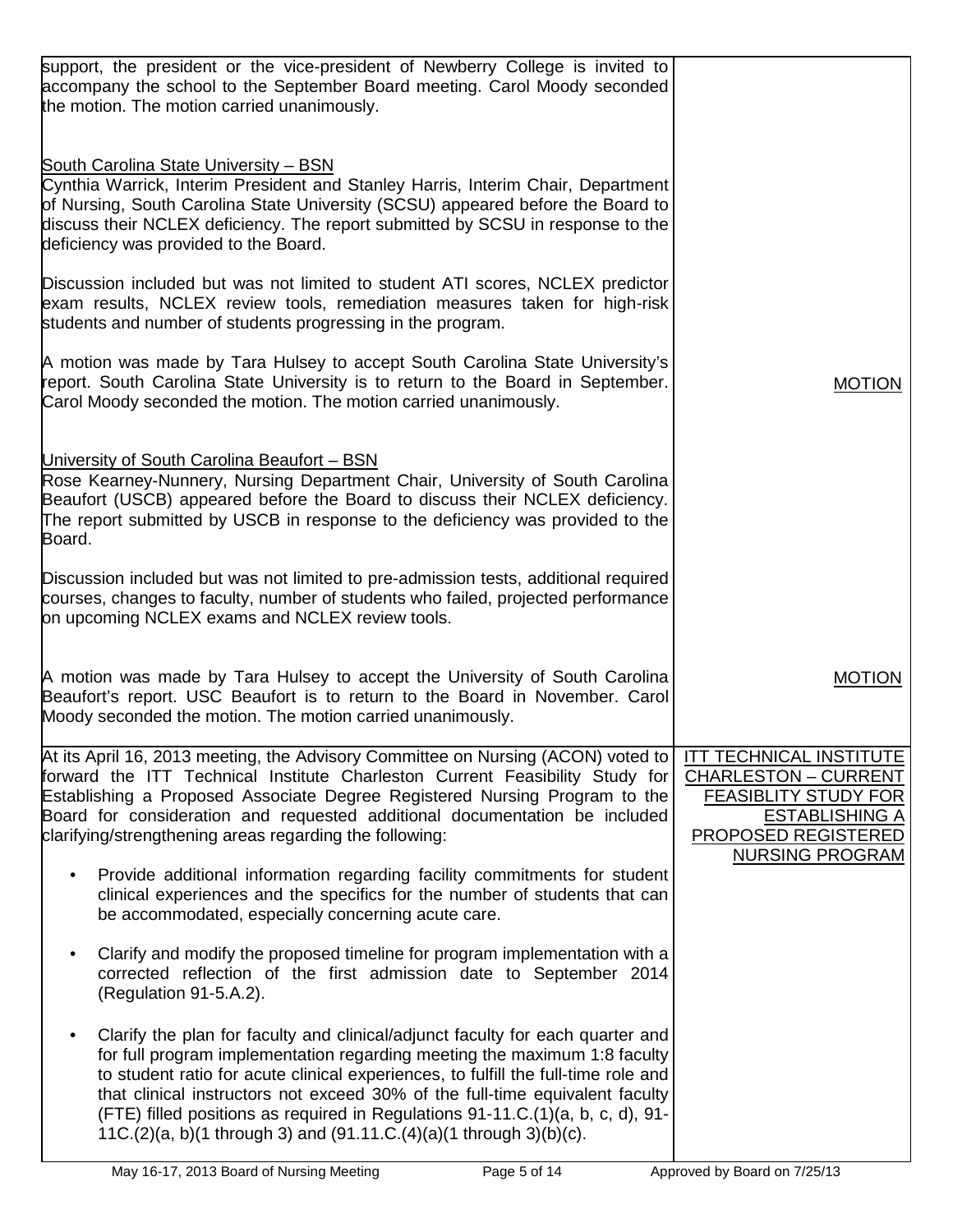| Clarify the title for the nursing program school/administrator and utilize<br>$\bullet$<br>consistently throughout the program documents e.g. job description, school<br>name, etc.                                                                                                                                                                                                                                                                                                                                                                                                                                                                                                                                                                                                                                                                                                                                                                                                                           |                                                                                    |
|---------------------------------------------------------------------------------------------------------------------------------------------------------------------------------------------------------------------------------------------------------------------------------------------------------------------------------------------------------------------------------------------------------------------------------------------------------------------------------------------------------------------------------------------------------------------------------------------------------------------------------------------------------------------------------------------------------------------------------------------------------------------------------------------------------------------------------------------------------------------------------------------------------------------------------------------------------------------------------------------------------------|------------------------------------------------------------------------------------|
| Provide a job description for the clinical faculty role. Ensure that job<br>$\bullet$<br>descriptions are specific to/reflect SC regulations/requirements.                                                                                                                                                                                                                                                                                                                                                                                                                                                                                                                                                                                                                                                                                                                                                                                                                                                    |                                                                                    |
| Carol McDougall, Interim Director and Faye McHaney, Consultant, Breckinridge<br>School of Nursing, ITT Technical Institute appeared before the Board to<br>discuss/respond to questions regarding the ITT Technical Institute Charleston<br>Proposed Feasibility Study for establishing a Proposed Registered Nursing<br>Program and their response materials as recommended by the ACON.                                                                                                                                                                                                                                                                                                                                                                                                                                                                                                                                                                                                                     |                                                                                    |
| Discussion included but was not limited to clinical facility commitments regarding<br>humber of students they can accommodate, lack of acute care clinical sites,<br>projected number of enrolled students and job opportunities for students.                                                                                                                                                                                                                                                                                                                                                                                                                                                                                                                                                                                                                                                                                                                                                                | <b>MOTION</b>                                                                      |
| A motion was made by Carol Moody to go into executive session for the purpose<br>of receiving legal counsel. Kay Swisher seconded the motion. The motion carried<br>unanimously.                                                                                                                                                                                                                                                                                                                                                                                                                                                                                                                                                                                                                                                                                                                                                                                                                              |                                                                                    |
| A motion was made by Kay Swisher to leave executive session. Tara Hulsey<br>seconded the motion. The motion carried unanimously. No official actions were<br>taken during executive session.                                                                                                                                                                                                                                                                                                                                                                                                                                                                                                                                                                                                                                                                                                                                                                                                                  | <b>MOTION</b>                                                                      |
| A motion was made by Karen Hazzard to reject the application as presented and<br>to invite ITT Technical Institute Charleston to resubmit the Current Feasibility<br>Study with letters of support that comply with Board-approved requirements for<br>letters of support. The letters of support should include the following three<br>components: sufficient availability of clinical training evidenced by copies of<br>contracts or letters of agreement specifying responsibilities of the nursing student<br>clinical experiences; the healthcare institution letter must indicate by number and<br>specialty area (example medical/ surgical, care of children, labor & delivery and<br>mental health) the students to whom they can assure space or accommodate for<br>the nursing student clinical rotations, and the chief nursing officer's signature for<br>the healthcare institution is required on the letters of support. Carol Moody<br>seconded the motion. The motion carried unanimously. | <b>MOTION</b>                                                                      |
| At its April 16, 2013 meeting, the ACON recommended the Board reappoint Mary<br>Uo Scribner-Howard for the Nursing Service Administrator-Hospital (Large/Urban)<br>position on the committee.<br>The nomination form was provided for the Board's review. Ms. Scribner-Howard<br>appeared before the Board to respond to questions.                                                                                                                                                                                                                                                                                                                                                                                                                                                                                                                                                                                                                                                                           | <b>COMMITTEE MEMBER</b><br>NOMINATIONS-<br><b>ADVISORY COMMITTEE</b><br>ON NURSING |
| A motion was made by Carol Moody to accept Ms. Scribner-Howard's<br>reappointment to ACON for the Nursing Service Administrator-Hospital<br>(Large/Urban) position. Amanda Baker seconded the motion. The motion carried<br>unanimously.                                                                                                                                                                                                                                                                                                                                                                                                                                                                                                                                                                                                                                                                                                                                                                      | <b>MOTION</b>                                                                      |
|                                                                                                                                                                                                                                                                                                                                                                                                                                                                                                                                                                                                                                                                                                                                                                                                                                                                                                                                                                                                               |                                                                                    |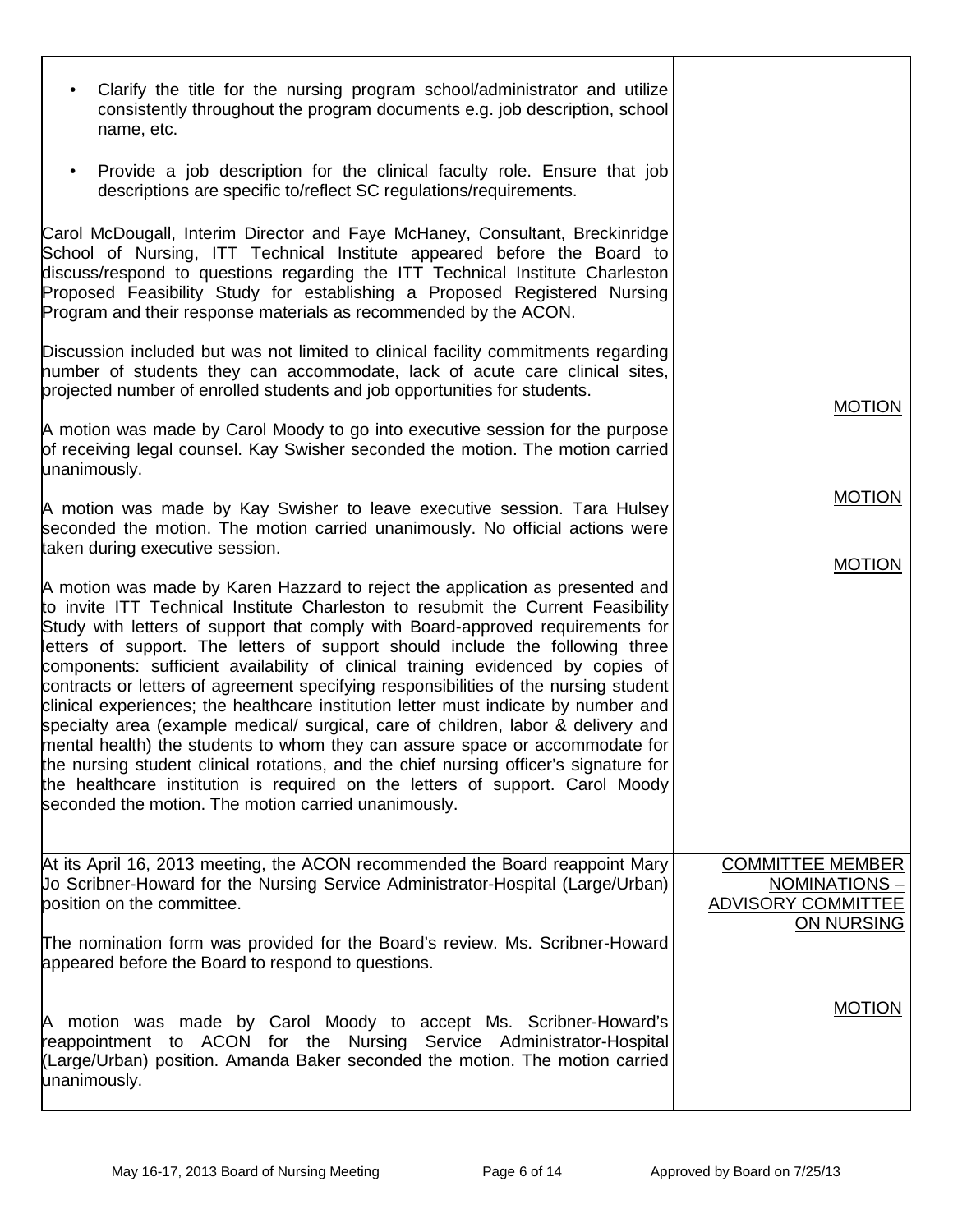| At its April 11, 2013 meeting, the Nursing Practice and Standards Committee<br>(NPSC) recommended<br>the<br>Board<br>approve<br>David<br>Hodson<br>for<br>the<br>Psychiatric/Mental Health position on the committee.                                                                                                                                                                                                                   | <b>COMMITTEE MEMBER</b><br><b>NOMINATIONS - NURSING</b><br><b>PRACTICE AND</b><br><b>STANDARDS COMMITTEE</b>                                               |
|-----------------------------------------------------------------------------------------------------------------------------------------------------------------------------------------------------------------------------------------------------------------------------------------------------------------------------------------------------------------------------------------------------------------------------------------|------------------------------------------------------------------------------------------------------------------------------------------------------------|
| The nomination form was provided for the Board's review. Mr. Hodson appeared<br>before the Board to respond to questions.                                                                                                                                                                                                                                                                                                               | <b>MOTION</b>                                                                                                                                              |
| A motion was made by Carol Moody to accept Mr. Hodson's nomination to NPSC<br>for the Psychiatric/Mental Health position. Tara Hulsey seconded the motion. The<br>motion carried unanimously.                                                                                                                                                                                                                                           |                                                                                                                                                            |
| At its April 11, 2013 meeting, the NPSC voted to remove the reference "to the<br>pediatric patient" from the Advisory Opinion (AO) question listing to match the<br>wording of the AO.                                                                                                                                                                                                                                                  | <b>CLARIFICATION OF</b><br><b>ADVISORY OPINION</b><br><b>QUESTION #24 LISTING</b><br>AND AO #24 QUESTION                                                   |
| NPSC Chair Cathy Young-Jones appeared before the Board to respond to<br>questions.                                                                                                                                                                                                                                                                                                                                                      |                                                                                                                                                            |
| Discussion included but was not limited to the AO listing not being updated when<br>the AO was updated.                                                                                                                                                                                                                                                                                                                                 | <b>MOTION</b>                                                                                                                                              |
| A motion was made by Anne Crook to accept the clarification as recommended by<br>NPSC. Tara Hulsey seconded the motion. The motion carried unanimously.                                                                                                                                                                                                                                                                                 |                                                                                                                                                            |
| At its April 11, 2013 meeting, the NPSC voted to make another row listing<br>peripheral and intrathecal separately on the Nursing Management of Invasive<br>Devices Central Nervous System RN Chart. All row listings would be reflected the<br>same except for the last column, "Remove." The peripheral would continue as<br>"yes," and the intrathecal would be reflected as "no".                                                   | <b>CLARIFICATION OF</b><br><b>ADVISORY OPINION #5</b><br>AND THE NURSING<br>MANAGEMENT OF<br><b>INVASIVE DEVICES</b><br><b>CENTRAL NERVOUS</b>             |
| NPSC Chair Cathy Young-Jones appeared before the Board to respond to<br>questions.                                                                                                                                                                                                                                                                                                                                                      | <b>SYSTEM RN REGARDING</b><br>PERIPHERAL NERVE<br><b>CATHETERS</b>                                                                                         |
| A motion was made by Anne Crook to accept the chart as amended by NPSC.<br>Amanda Baker seconded the motion. The motion carried unanimously.                                                                                                                                                                                                                                                                                            | <b>MOTION</b>                                                                                                                                              |
| At the April 11, 2013 NPSC meeting, Marcey Jorgenson appeared before the<br>NPSC to discuss "Is it within the scope of practice for the RN to perform a medical<br>screening exam as a designated qualified medical person?" The NPSC voted to<br>recommend to the Board that as long as the practice is within the scope of practice<br>of the Board of Nursing AOs #15 and #22, then it is within the scope of practice of<br>the RN. | IS IT WITHIN THE SCOPE<br>OF PRACTICE FOR THE<br>RN TO PERFORM A<br>MEDICAL SCREENING<br><b>EXAM AS A DESIGNATED</b><br><b>QUALIFED MEDICAL</b><br>PERSON? |
| NPSC Chair Cathy Young-Jones appeared before the Board to respond to<br>questions.                                                                                                                                                                                                                                                                                                                                                      |                                                                                                                                                            |
| Discussion included but was not limited to RNs being able to assess but<br>physicians having to make decisions about whether to discharge patients                                                                                                                                                                                                                                                                                      |                                                                                                                                                            |
| A motion was made by Anne Crook to accept the NPSC recommendation that as<br>long as the practice is within the scope of practice of the Board of Nursing AOs<br>#15 and #22, then it is within the scope of practice of the RN. Tara Hulsey<br>seconded the motion. The motion carried unanimously.                                                                                                                                    | <b>MOTION</b>                                                                                                                                              |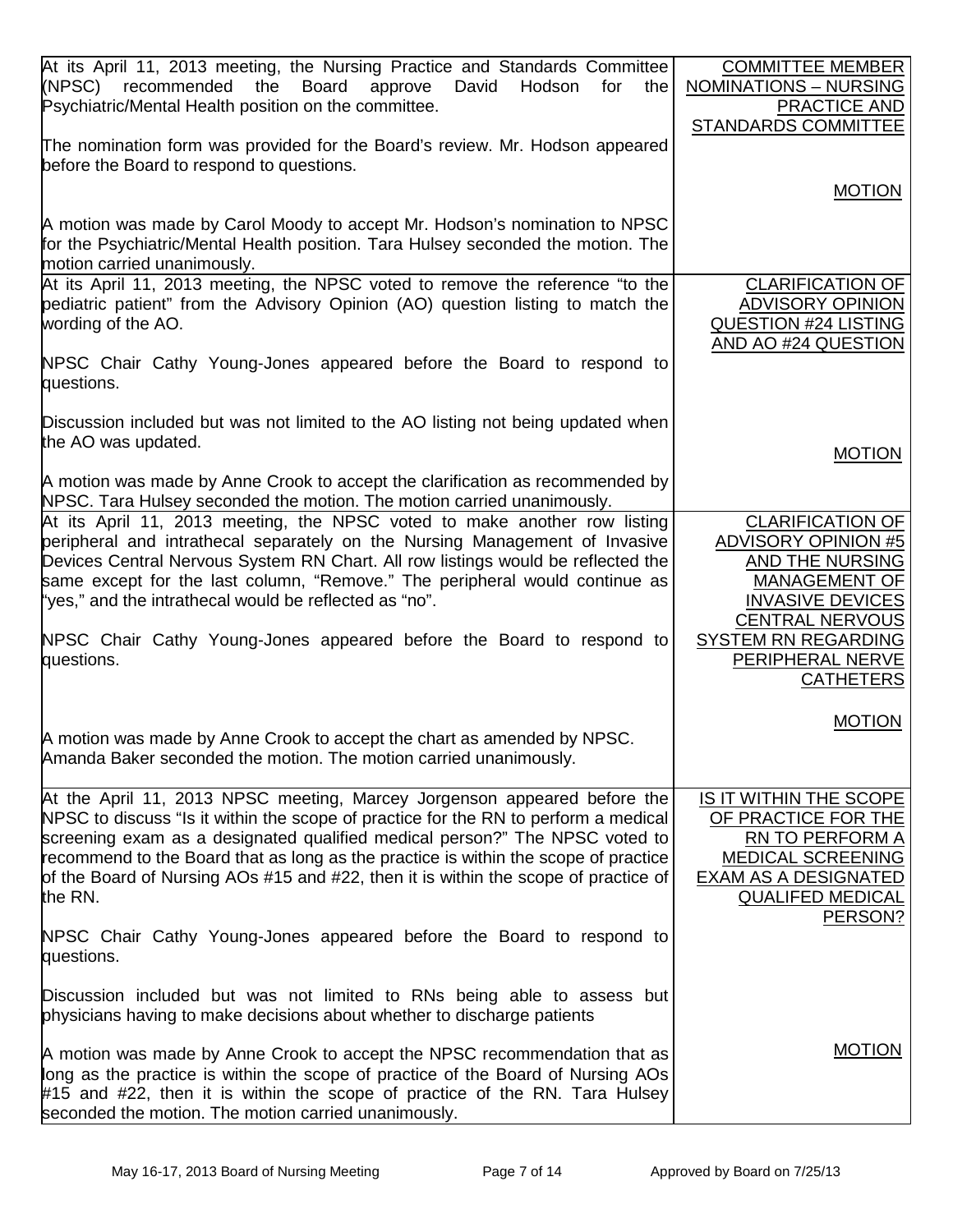| At its April 11, 2013 meeting, the NPSC voted to recommend the Board approve                                                                                                                                                                                                                                                                                                                                         | ADVISORY OPINION (AO)                                                               |
|----------------------------------------------------------------------------------------------------------------------------------------------------------------------------------------------------------------------------------------------------------------------------------------------------------------------------------------------------------------------------------------------------------------------|-------------------------------------------------------------------------------------|
| revisions to AOs #51 and #52 as presented.                                                                                                                                                                                                                                                                                                                                                                           | #51 AND #52                                                                         |
| NPSC Chair Cathy Young-Jones appeared before the Board to respond to<br>questions.                                                                                                                                                                                                                                                                                                                                   |                                                                                     |
| Discussion included but was not limited to most changes involving rearranging the<br>AO, some content changes, unlicensed personnel assisting with medications in<br>the school setting, assisting versus administering medications and types of<br>medications that unlicensed personnel cannot be trained to assist with.                                                                                          |                                                                                     |
| A motion was made by Kay Swisher to accept the changes to Advisory Opinions<br>#51 and 52 as presented. James Mallory seconded the motion. The motion carried<br>unanimously.                                                                                                                                                                                                                                        | <b>MOTION</b>                                                                       |
| Proposed modifications to the APRN Change of Practice Form (to the affirmative<br>statement, utilizing only the last 5 digits of the Social Security number and the title<br>to change of practice/ new employment) were presented to the Board for review.                                                                                                                                                          | <b>PROPOSED</b><br>MODIFICATION OF APRN<br><b>CHANGE OF PRACTICE</b><br><u>FORM</u> |
| Mike Donovan, President-Elect, South Carolina Association of Nurse Anesthetists<br>appeared before the Board to voice concerns about the APRN Change of Practice<br>Form, particularly statutory references on the form regarding CRNA signatures<br>and whether it is required for CRNAs to have the form signed.                                                                                                   |                                                                                     |
| Discussion included but was not limited to the form being edited requiring the last<br>five digits of the Social Security number rather than the entire number, and adding<br>a requirement to affirm that the physician will not supervise any more than three<br>NPs, CNMs, or CNSs at any given time without prior approval from the SC Board<br>of Nursing and SC Board of Medical Examiners and a title change. |                                                                                     |
| A motion was made by Anne Crook to accept the form as submitted. James<br>Mallory seconded the motion. Carol Moody abstained from voting.                                                                                                                                                                                                                                                                            | <b>MOTION</b>                                                                       |
| A motion was made by James Mallory to suspend discussion of this item. The<br>motion carried unanimously.                                                                                                                                                                                                                                                                                                            | <b>MOTION</b>                                                                       |
| The NCSBN Annual Meeting will be held on August 14-16, 2013 in Providence,                                                                                                                                                                                                                                                                                                                                           | <b>PRESIDENT'S REPORT -</b>                                                         |
| Rhode Island. Information regarding the meeting was provided to the Board for<br>review.                                                                                                                                                                                                                                                                                                                             | <b>NCSBN ANNUAL MEETING</b>                                                         |
| Discussion included but was not limited to items that will be discussed and voted<br>on at the meeting and Board members who would be interested in attending the<br>meeting with Nancy Murphy.                                                                                                                                                                                                                      |                                                                                     |
| A motion was made by Anne Crook to nominate Karen Hazzard to go to the<br>NCSBN annual meeting. Amanda Baker seconded the motion. The motion carried<br>unanimously.                                                                                                                                                                                                                                                 | <b>MOTION</b>                                                                       |
| A motion was made by Tara Hulsey for Nancy Murphy to attend the NCSBN<br>annual meeting and to allow Nancy Murphy and Karen Hazzard to vote at the<br>meeting on behalf of the Board. Anne Crook seconded the motion. The motion<br>carried unanimously.                                                                                                                                                             | <b>MOTION</b>                                                                       |
| A revised Expert Reviewers List was provided to the Board for review.                                                                                                                                                                                                                                                                                                                                                | ADMINISTRATOR'S                                                                     |
|                                                                                                                                                                                                                                                                                                                                                                                                                      | <b>REPORT - EXPERT</b><br><b>REVIEWERS LIST</b>                                     |
|                                                                                                                                                                                                                                                                                                                                                                                                                      |                                                                                     |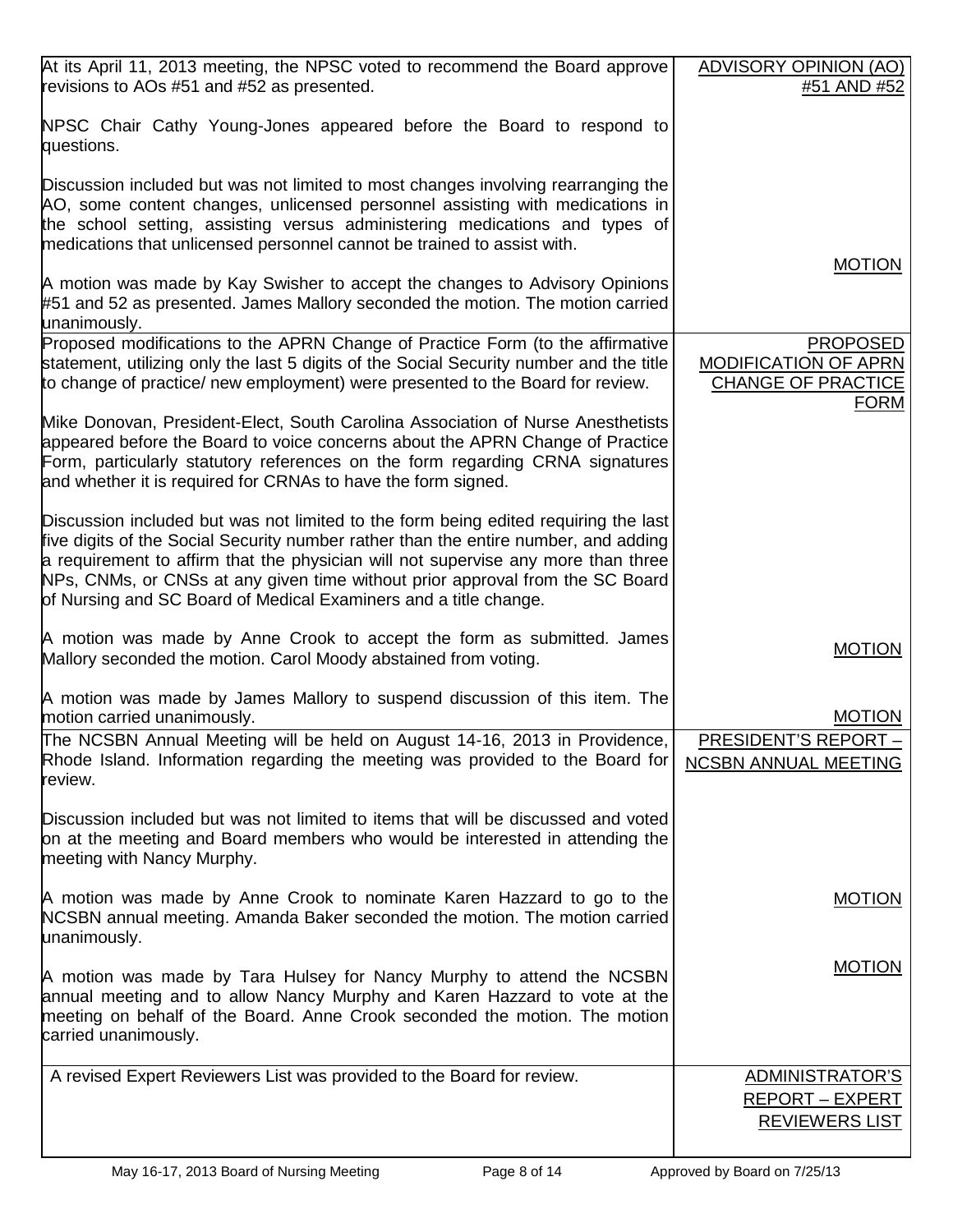| A motion was made by Karen Hazzard to approve the SC Board of Nursing<br>Expert Reviewers list as presented. Amanda Baker seconded the motion. The<br>motion carried unanimously.                                                                                                                                                           | <b>MOTION</b>                           |
|---------------------------------------------------------------------------------------------------------------------------------------------------------------------------------------------------------------------------------------------------------------------------------------------------------------------------------------------|-----------------------------------------|
| Kathleen Crispin currently serves on the Investigative Review Committee (IRC)                                                                                                                                                                                                                                                               | ADMINISTRATOR'S                         |
| and has agreed to serve as a hearing officer as well.                                                                                                                                                                                                                                                                                       | <b>REPORT - HEARING</b>                 |
|                                                                                                                                                                                                                                                                                                                                             | <b>OFFICER</b>                          |
| A motion was made by Kay Swisher to approve Dr. Crispin to also serve as a<br>hearing officer. James Mallory seconded the motion. The motion carried<br>unanimously.                                                                                                                                                                        | <b>MOTION</b>                           |
|                                                                                                                                                                                                                                                                                                                                             |                                         |
| Information regarding private board actions gathered from the NCSBN midyear                                                                                                                                                                                                                                                                 | ADMINISTRATOR'S                         |
| meeting and the SC Compact meeting was provided to the Board for their<br>information.                                                                                                                                                                                                                                                      | <b>REPORT - PRIVATE</b>                 |
|                                                                                                                                                                                                                                                                                                                                             | <b>ACTION INFORMATION -</b>             |
|                                                                                                                                                                                                                                                                                                                                             | <b>NCSBN MIDYEAR</b>                    |
|                                                                                                                                                                                                                                                                                                                                             | MEETING/SC COMPACT                      |
|                                                                                                                                                                                                                                                                                                                                             | <b>MEETING</b>                          |
| Nancy Murphy stated that there will be a called Executive Officer (EO)                                                                                                                                                                                                                                                                      | <b>ADMINISTRATOR'S</b>                  |
| conference in July.                                                                                                                                                                                                                                                                                                                         | <b>REPORT - JULY EO</b>                 |
|                                                                                                                                                                                                                                                                                                                                             | <b>CONFERENCE</b>                       |
| Information regarding the EO conference was provided to the Board.                                                                                                                                                                                                                                                                          |                                         |
| A motion was made by Tara Hulsey to approve travel for Nancy Murphy to attend<br>the EO conference in July. Amanda Baker seconded the motion. The motion                                                                                                                                                                                    | <b>MOTION</b>                           |
| carried unanimously.                                                                                                                                                                                                                                                                                                                        |                                         |
| At its April 16, 2013 meeting, the ACON voted to recommend the Board approve<br>the revisions as presented for the LPN equivalency policy.                                                                                                                                                                                                  | <b>LPN EQUIVALENCY</b><br><b>POLICY</b> |
| Discussion included but was not limited to the policy indicating that the final<br>course should be completed within three years of application.                                                                                                                                                                                            |                                         |
| A motion was made by Tara Hulsey to accept the changes to the policy as<br>presented and recommended by ACON. Anne Crook seconded the motion. The<br>motion carried unanimously.                                                                                                                                                            | <b>MOTION</b>                           |
| The Board was presented with the following requests regarding APRN licensure:                                                                                                                                                                                                                                                               | <b>CLARIFICATION</b>                    |
| 1. Request the Board consider/approve authorizing Board staff to issue a                                                                                                                                                                                                                                                                    | <b>REGARDING APRN</b>                   |
| temporary license (instead of a full licensure credential) for up to one year<br>for new graduates or two years for psychiatric clinical nurse specialists<br>until evidence of current specialty certification by a board-approved<br>credentialing organization is received.                                                              | <b>LICENSURE</b>                        |
| Request the Board then authorize staff to issue the full APRN licensure<br>credential at the time that all licensure requirements to include the<br>certification requirement are submitted.                                                                                                                                                |                                         |
| 2. Request that the Board consider/authorize staff to defer issuing the<br>prescriptive authority credential until the nurse practitioner, certified nurse-<br>midwife or clinical nurse specialist has met all APRN licensure<br>requirements to include certification/has been issued a full licensure<br>APRN credential as in #1 above. |                                         |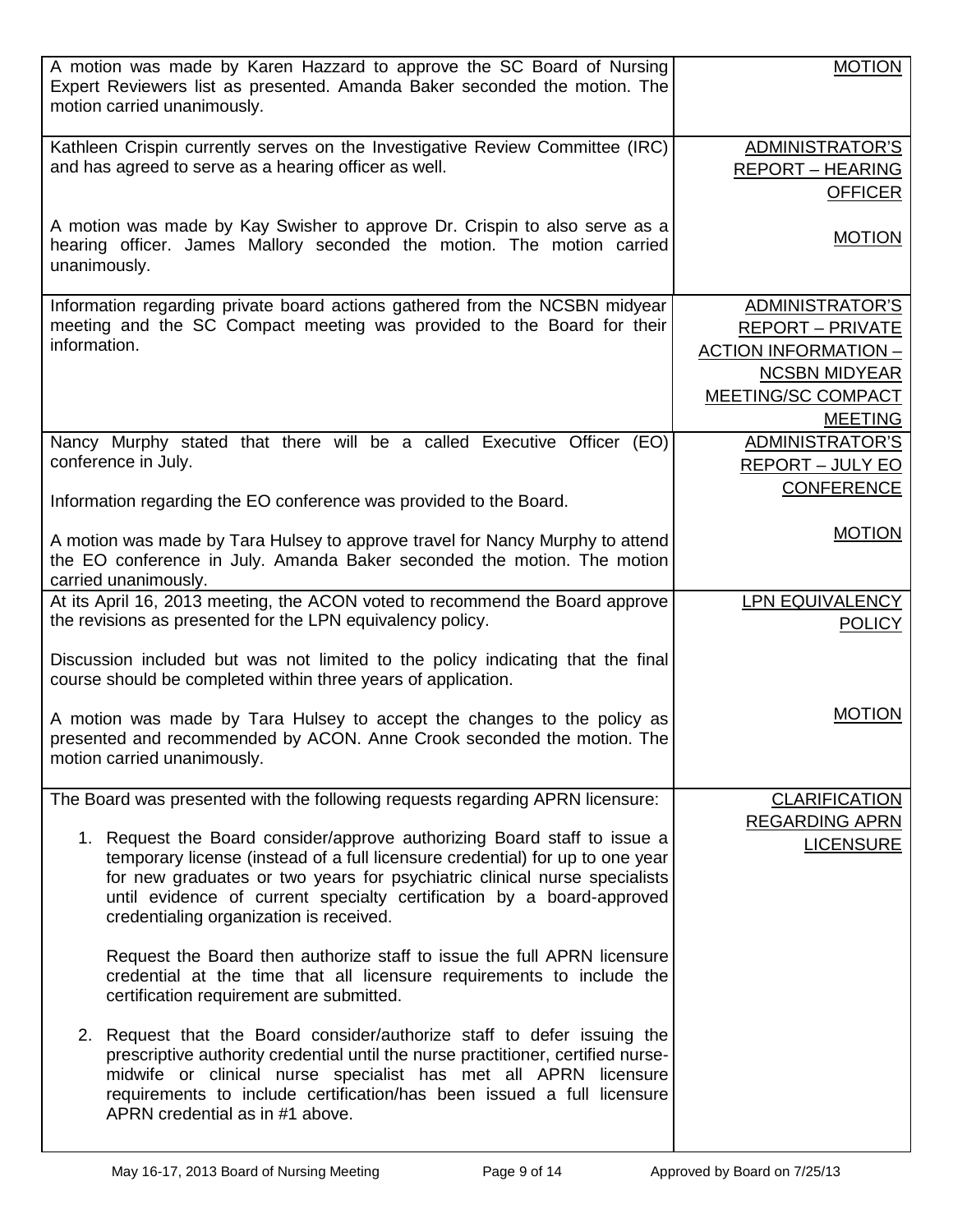| Discussion included but was not limited to using certification as evidence of<br>competency, issuing a temporary license for the designated time until applicant<br>has received national certification and applicants not being able to apply for<br>prescriptive authority until a full license has been issued.<br>A motion was made by Tara Hulsey to accept the APRN licensure process<br>revisions. Kay Swisher seconded the motion. The motion carried unanimously. | <b>MOTION</b>                |
|----------------------------------------------------------------------------------------------------------------------------------------------------------------------------------------------------------------------------------------------------------------------------------------------------------------------------------------------------------------------------------------------------------------------------------------------------------------------------|------------------------------|
| Respondents appeared before the Board to request modifications to their Consent<br>Agreements or Board orders. The Board also reviewed Memoranda of Agreement<br>stipulating to violations of the Nurse Practice Act to determine disciplinary actions.                                                                                                                                                                                                                    | HEARINGS/APPEARANCES         |
| In Case # 2012-298, Respondent signed a Memorandum of Agreement (MOA)<br>and waived the right to a panel hearing. Respondent was represented by Jessica<br>Lerer, Esq.                                                                                                                                                                                                                                                                                                     |                              |
| A motion was made by Carol Moody to go into executive session for the purpose<br>of receiving legal counsel. Kay Swisher seconded the motion. The motion carried<br>unanimously.                                                                                                                                                                                                                                                                                           | <b>MOTION</b>                |
| A motion was made by Tara Hulsey to leave executive session. Kay Swisher<br>seconded the motion. The motion carried unanimously. No official actions were<br>taken during executive session.                                                                                                                                                                                                                                                                               | <b>MOTION</b>                |
| In Case # 2012-298, a motion was made by Amanda Baker to accept the MOA<br>with the following sanctions: a public reprimand, a \$1,000 civil penalty to be paid<br>within six months, and the completion of Legal Aspects and Ethics courses within<br>six months. Karen Hazzard seconded the motion. The motion carried<br>unanimously.                                                                                                                                   | <b>MOTION</b>                |
| In Case # 2011-124, Respondent signed a Memorandum of Agreement (MOA)<br>and waived the right to a panel hearing. Respondent was represented by Jessica<br>Lerer, Esq.                                                                                                                                                                                                                                                                                                     |                              |
| A motion was made by Carol Moody to go into executive session for the purpose<br>of receiving legal counsel. Kay Swisher seconded the motion. The motion carried<br>unanimously.                                                                                                                                                                                                                                                                                           | <b>MOTION</b>                |
| A motion was made by Carol Moody to leave executive session. Karen Hazzard<br>seconded the motion. The motion carried unanimously. No official actions were<br>taken during executive session.                                                                                                                                                                                                                                                                             | <b>MOTION</b>                |
| In Case # 2011-124, a motion was made by Tara Hulsey to uphold the<br>recommendations of the IRC as follows: one year suspension with stay, one year<br>probation, continued participation with RPP, one year narcotic restriction, a \$500<br>civil penalty, and the completion of Legal Aspects and Ethics courses. Anne Crook<br>seconded the motion. The motion carried unanimously.                                                                                   | <b>MOTION</b>                |
| In Case # 2011-297; 2012-178, Respondent signed a Memorandum of Agreement<br>(MOA) and waived the right to a panel hearing. Respondent was aware of his/her<br>right to legal counsel and waived that right. Respondent appeared but was not<br>represented by legal counsel.                                                                                                                                                                                              |                              |
| Page 10 of 14<br>May 16-17, 2013 Board of Nursing Meeting                                                                                                                                                                                                                                                                                                                                                                                                                  | Approved by Board on 7/25/13 |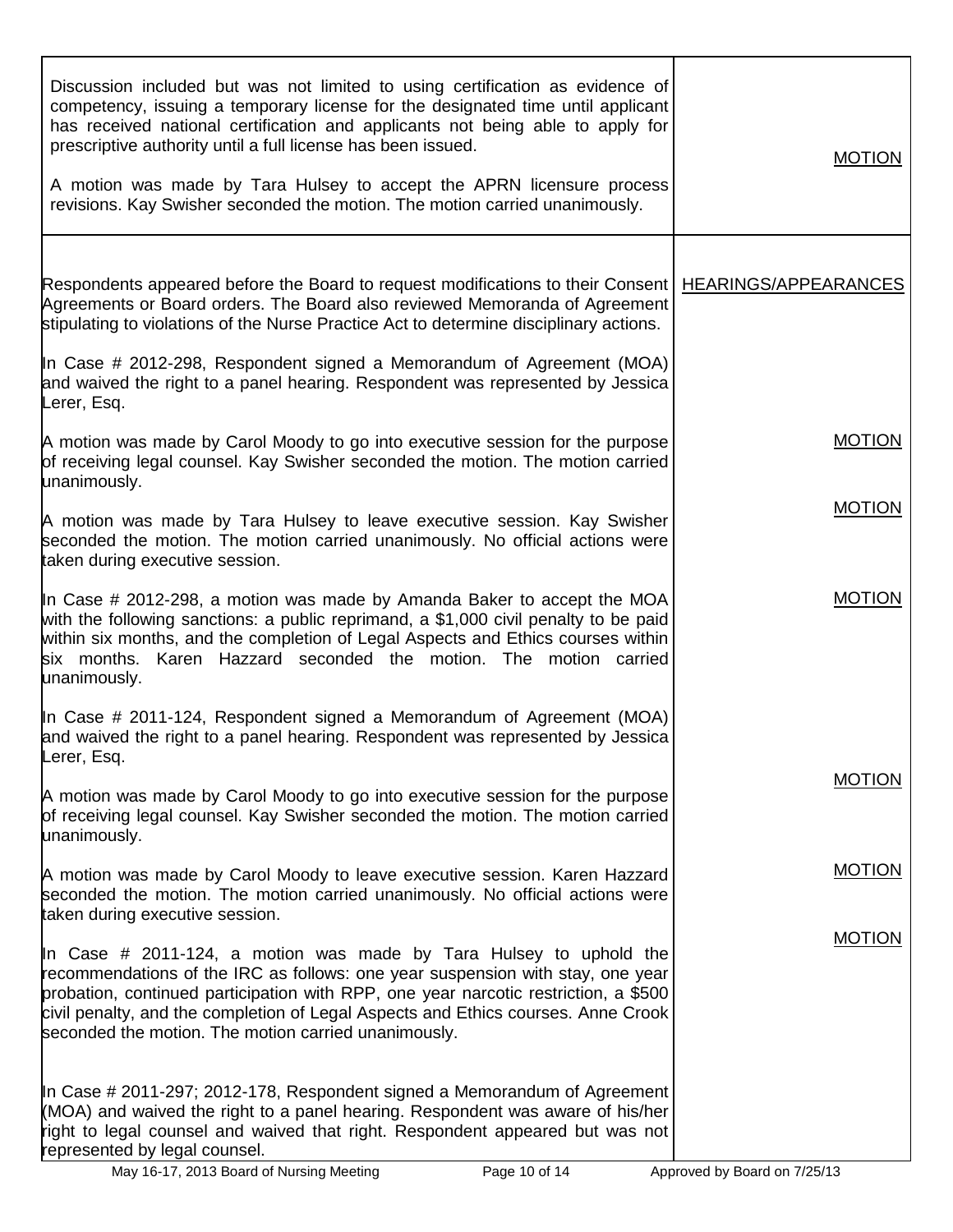A motion was made by Carol Moody to go into executive session for the purpose of receiving legal counsel. Karen Hazzard seconded the motion. The motion carried unanimously. A motion was made by Karen Hazzard to leave executive session. Kay Swisher seconded the motion. The motion carried unanimously. No official actions were taken during executive session. In Case # 2011-297; 2012-178, a motion was made by Tara Hulsey to uphold the recommendations of the IRC, with an extension of up to a year to pay the civil penalty, as follows: continued compliance with RPP, two years suspension with stay, two years probation, two years narcotic restriction, a \$750 civil penalty, and the completion of Medication Administration, Medication Documentation, Legal Aspects, and Ethics courses. Amanda Baker seconded the motion. The motion carried unanimously. In Case # 2012-102, Respondent signed a Memorandum of Agreement (MOA) and waived the right to a panel hearing. Respondent was aware of his/her right to legal counsel and waived that right. Respondent appeared but was not represented by legal counsel. In Case  $#$  2012-102, a motion was made by Amanda Baker to uphold the recommendations of the IRC as follows: one year suspension with stay, one year probation, one year narcotics restriction, a \$1,000 civil penalty, and the completion of Legal Aspects and Ethics courses. Tara Hulsey seconded the motion. The motion carried unanimously. In Case # 2012-373, Respondent signed a Memorandum of Agreement (MOA) and waived the right to a panel hearing. Respondent was aware of his/her right to legal counsel and waived that right. Respondent appeared but was not represented by legal counsel. In Case # 2012-373 a motion was made by Amanda Baker to uphold the recommendations of the IRC as follows: probation for one year, a \$2,000 civil penalty, and completion of Critical Thinking, Medication Errors, Legal Aspects, and Ethics courses. Tara Hulsey seconded the motion. The motion carried unanimously. In Case # 2013-157; 2011-178, Respondent requested to modify an existing final order/consent agreement to include insertion of language regarding suspended for a year with an immediate stay. Respondent was represented by Rene Josey, Esq. In Case # 2013-157; 2011-178, a motion was made by Kay Swisher to modify the agreement. Tara Hulsey seconded the motion. The motion carried unanimously. In Case # 2013-155; 2010-100, Respondent requested to modify an existing final order/consent agreement. Respondent was represented by Alissa Fleming, Esq. In Case # 2013-155; 2010-100, a motion was made by Anne Crook to allow staff to work wording out in the consent agreement, if appropriate. If not determined to be appropriate, respondent would need to return to the Board again to request a modification of the wording in the consent agreement. Kay Swisher seconded the motion. The motion carried unanimously. In Case # 2013-155; 2010-100, a motion was made by Anne Crook that MOTION MOTION MOTION MOTION MOTION MOTION MOTION

May 16-17, 2013 Board of Nursing Meeting Page 11 of 14 Approved by Board on 7/25/13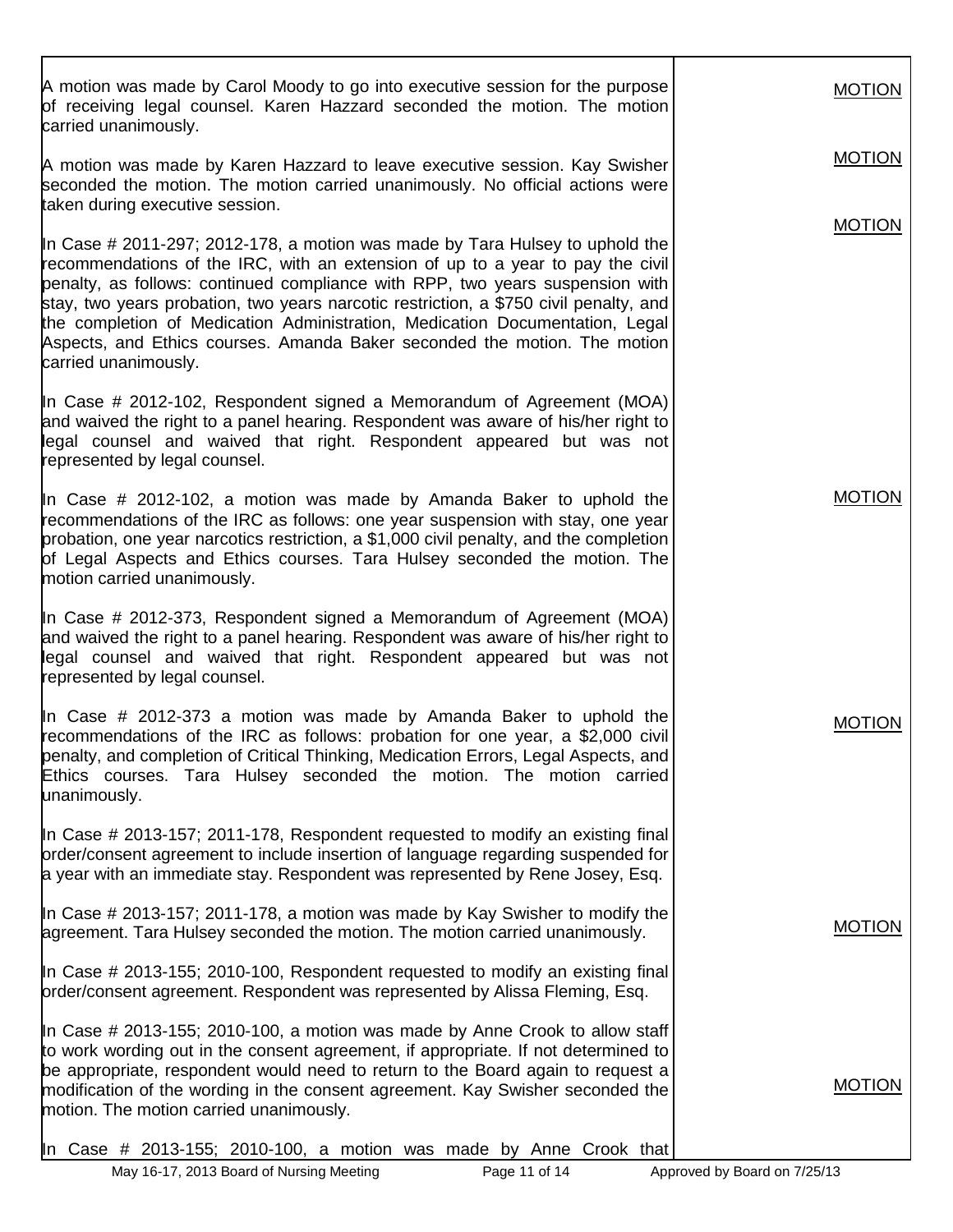| respondent's probation be shortened to end on May 16, 2013. James Mallory<br>seconded the motion. The motion carried unanimously.                                                                                                                                                                                                                                                                                                                                                                                                                     |                                           |
|-------------------------------------------------------------------------------------------------------------------------------------------------------------------------------------------------------------------------------------------------------------------------------------------------------------------------------------------------------------------------------------------------------------------------------------------------------------------------------------------------------------------------------------------------------|-------------------------------------------|
| In Case # 2013-154; 2009-523, Respondent requested to modify an existing final<br>order/consent agreement. Respondent was aware of his/her right to legal counsel<br>and waived that right. Respondent appeared but was not represented by legal<br>counsel.                                                                                                                                                                                                                                                                                          | <b>MOTION</b>                             |
| In Case # 2013-154; 2009-523, a motion was made by Carol Moody to grant the<br>request of lifting the narcotic restriction. Tara Hulsey seconded the motion.<br>The motion carried unanimously.                                                                                                                                                                                                                                                                                                                                                       |                                           |
| A motion was made by James Mallory to adjourn the meeting on May 16, 2013 at                                                                                                                                                                                                                                                                                                                                                                                                                                                                          | <b>MOTION</b><br><b>MOTION TO ADJOURN</b> |
| 3:14 p.m. Carol Moody seconded the motion. The motion carried unanimously.                                                                                                                                                                                                                                                                                                                                                                                                                                                                            |                                           |
| <b>Friday, May 17, 2013</b>                                                                                                                                                                                                                                                                                                                                                                                                                                                                                                                           | <b>PUBLIC COMMENTS</b>                    |
| Javan Vaughn appeared before the Board to thank the Board for allowing her to<br>sign a consent agreement and get her license back.                                                                                                                                                                                                                                                                                                                                                                                                                   |                                           |
|                                                                                                                                                                                                                                                                                                                                                                                                                                                                                                                                                       | <b>HEARINGS/APPLICATIONS</b>              |
| Respondents appeared before the Board to request modifications to their<br>Consent Agreements or Board orders. The Board also reviewed Memoranda of<br>Agreement stipulating to violations of the Nurse Practice Act to determine<br>disciplinary actions.                                                                                                                                                                                                                                                                                            |                                           |
| The Board reviewed initial and reinstatement licensure applications with "yes"<br>responses to questions regarding criminal convictions, discipline by employers<br>and discipline in another state. In addition, the Board reviewed applications for<br>reinstatement of disciplined licenses.                                                                                                                                                                                                                                                       |                                           |
| In Case $\#$ 2013-210; 2011-143, Respondent signed a Memorandum of<br>Agreement (MOA) and waived the right to a panel hearing. At its November 2012<br>meeting, the Board voted to accept respondent's MOA and continue suspension<br>for six months. After six months, respondent was to return to the Board for<br>sanctions. Respond returned to the May 2013 meeting as requested by the<br>Board. Respondent was aware of his/her right to legal counsel and waived that<br>right. Respondent appeared but was not represented by legal counsel. |                                           |
| In Case $\#$ 2013-210; 2011-143, a motion was made by Carol Moody to accept<br>the following recommendations put forth by the IRC: two years suspension with<br>stay, two years probation, continued participation with RPP, and two years<br>narcotic restriction. Amanda Baker seconded the motion. The motion carried<br>unanimously.                                                                                                                                                                                                              | <b>MOTION</b>                             |
| In Case # 2013-196; 2011-244, Respondent requested to modify an existing final<br>order/consent agreement. Respondent was represented by Jakob Kennedy, Esq.                                                                                                                                                                                                                                                                                                                                                                                          |                                           |
| In Case # 2013-196; 2011-244, a motion was made by Carol Moody to lift the<br>probationary restriction as requested. Kay Swisher seconded the motion. The<br>motion carried unanimously.                                                                                                                                                                                                                                                                                                                                                              | <b>MOTION</b>                             |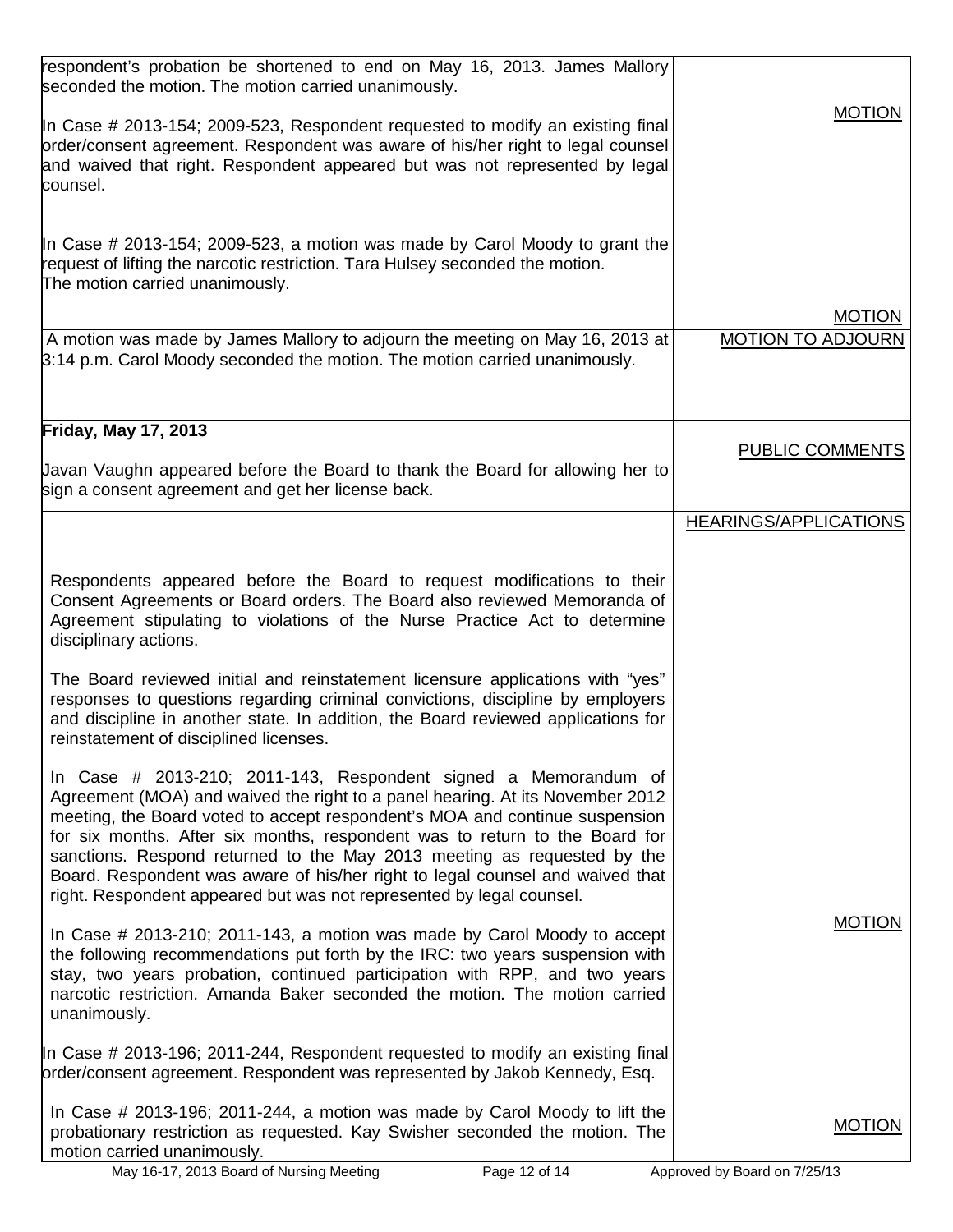| An applicant for licensure as a licensed practical nurse by endorsement appeared<br>before the Board regarding his/her "yes" response to questions on the application<br>regarding discipline in another state. Respondent was aware of his/her right to<br>legal counsel and waived that right. Respondent appeared but was not<br>represented by legal counsel.                                                                                                                                 |               |
|---------------------------------------------------------------------------------------------------------------------------------------------------------------------------------------------------------------------------------------------------------------------------------------------------------------------------------------------------------------------------------------------------------------------------------------------------------------------------------------------------|---------------|
| A motion was made by Anne Crook to grant the applicant a South Carolina<br>license. Carol Moody seconded the motion. The motion carried unanimously.                                                                                                                                                                                                                                                                                                                                              | <b>MOTION</b> |
| An applicant for licensure as a licensed practical nurse by reinstatement appeared<br>before the Board regarding his/her "yes" response to questions on the application<br>regarding a disease or condition, physical, mental, or emotional, that might<br>interfere with the ability to perform the essential function of practice as a nurse.<br>Respondent was aware of his/her right to legal counsel and waived that right.<br>Respondent appeared but was not represented by legal counsel. |               |
| A motion was made by Karen Hazzard to grant reinstatement of the LPN license.                                                                                                                                                                                                                                                                                                                                                                                                                     | <b>MOTION</b> |
| An amended motion was made by Carol Moody to grant reinstatement of the LPN<br>license with a temporary license with the option of an extension as needed and the<br>stipulation to complete a refresher course and/ or enroll in an RN program. Anne<br>Crook seconded the motion. The motion carried unanimously.                                                                                                                                                                               | <b>MOTION</b> |
| An applicant for licensure as a licensed practical nurse by reinstatement appeared<br>before the Board regarding criminal convictions found on the criminal background<br>check and failure to report these convictions on previous applications. Respondent<br>was aware of his/her right to legal counsel and waived that right. Respondent<br>appeared but was not represented by legal counsel.                                                                                               |               |
| A motion was made by Anne Crook to reinstate the license in South Carolina.<br>Anne Crook then retracted her motion.                                                                                                                                                                                                                                                                                                                                                                              | <b>MOTION</b> |
| A motion was made by Kay Swisher to go into executive session for the purpose<br>of receiving legal counsel. Amanda Baker seconded the motion. The motion<br>carried unanimously.                                                                                                                                                                                                                                                                                                                 | <b>MOTION</b> |
| A motion was made by Kay Swisher to leave executive session. Carol Moody<br>seconded the motion. The motion carried unanimously. No official actions were<br>taken during executive session.                                                                                                                                                                                                                                                                                                      | <b>MOTION</b> |
| A motion was made by Anne Crook to reinstate the LPN license and issue a Letter<br>of Caution concerning filling out applications in the future. Kay Swisher seconded<br>the motion. The motion carried with two nays.                                                                                                                                                                                                                                                                            | <b>MOTION</b> |
| An applicant for licensure as a registered nurse by reinstatement requested a<br>postponement. Respondent did not appear and was not represented by legal<br>counsel.                                                                                                                                                                                                                                                                                                                             |               |
| An applicant for licensure as a registered nurse by reinstatement from suspension<br>appeared before the Board regarding his/her application. Respondent was aware<br>of his/her right to legal counsel and waived that right. Respondent appeared but<br>was not represented by legal counsel.                                                                                                                                                                                                   |               |
| A motion was made by Amanda Baker to reinstate the license as a temporary<br>license to complete the refresher course and to give any extension of the                                                                                                                                                                                                                                                                                                                                            | <b>MOTION</b> |